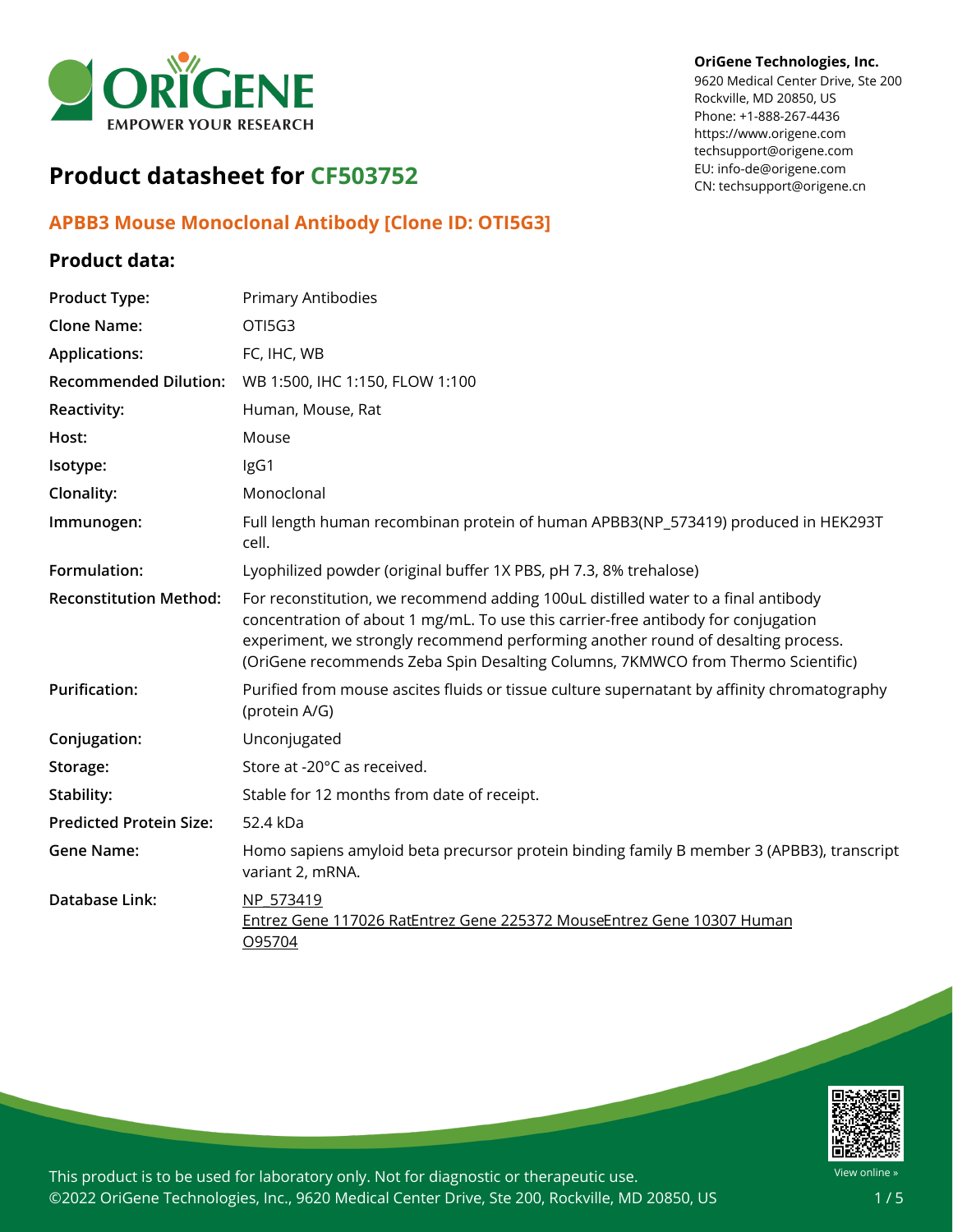#### ORIGENE **APBB3 Mouse Monoclonal Antibody [Clone ID: OTI5G3] – CF503752**

**Background:** The protein encoded by this gene is a member of the APBB protein family. It is found in the cytoplasm and binds to the intracellular domain of the Alzheimer's disease beta-amyloid precursor protein (APP) as well as to other APP-like proteins. It is thought that the protein encoded by this gene may modulate the internalization of APP. Multiple transcript variants encoding several different isoforms have been found for this gene. [provided by RefSeq]

**Synonyms:** FE65L2; SRA

#### **Product images:**

HEK293T cells were transfected with the pCMV6- ENTRY control (Cat# [PS100001], Left lane) or pCMV6-ENTRY APBB3 (Cat# [RC219752], Right lane) cDNA for 48 hrs and lysed. Equivalent amounts of cell lysates (5 ug per lane) were separated by SDS-PAGE and immunoblotted with anti-APBB3(Cat# [TA503752]). Positive lysates [LY408843] (100ug) and [LC408843] (20ug) can be purchased separately from OriGene.



Immunohistochemical staining of paraffinembedded Adenocarcinoma of Human breast tissue using anti-APBB3 mouse monoclonal antibody. (Heat-induced epitope retrieval by 10mM citric buffer, pH6.0, 100°C for 10min, [TA503752])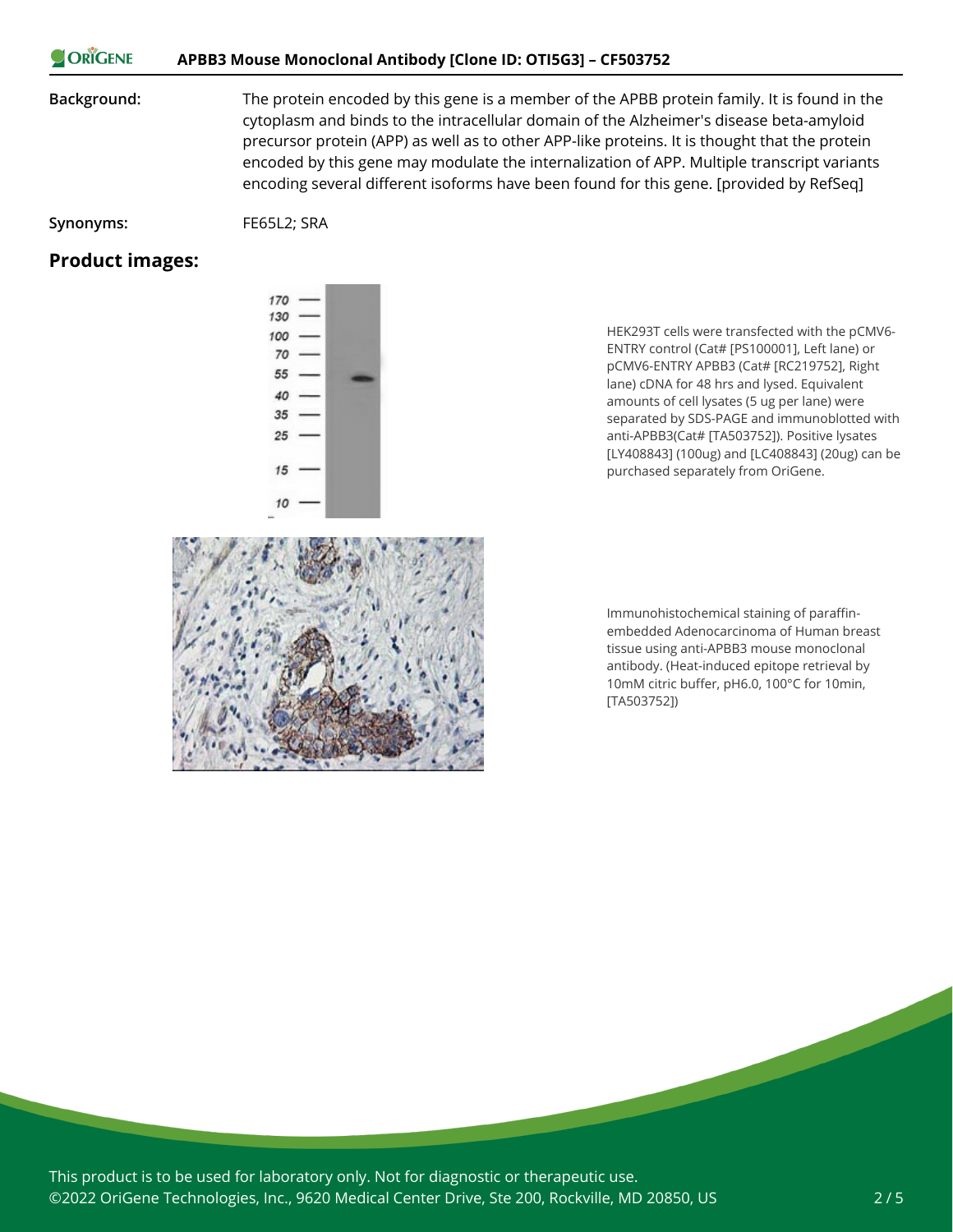ORIGENE



Immunohistochemical staining of paraffinembedded Human colon tissue within the normal limits using anti-APBB3 mouse monoclonal antibody. (Heat-induced epitope retrieval by 10mM citric buffer, pH6.0, 100°C for 10min, [TA503752])

Immunohistochemical staining of paraffinembedded Adenocarcinoma of Human ovary tissue using anti-APBB3 mouse monoclonal antibody. (Heat-induced epitope retrieval by 10mM citric buffer, pH6.0, 100°C for 10min, [TA503752])

Immunohistochemical staining of paraffinembedded Human pancreas tissue within the normal limits using anti-APBB3 mouse monoclonal antibody. (Heat-induced epitope retrieval by 10mM citric buffer, pH6.0, 100°C for 10min, [TA503752])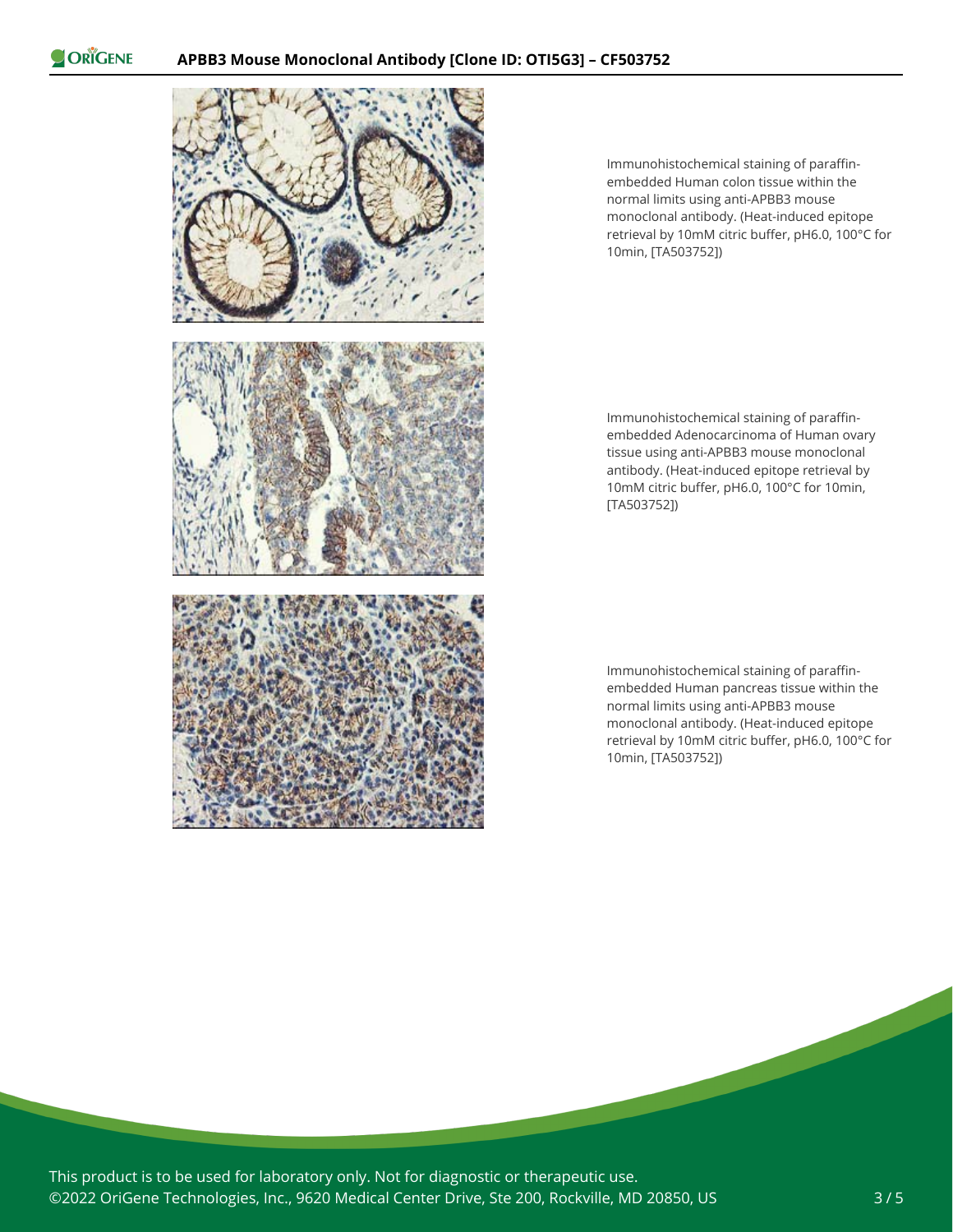ORIGENE



Immunohistochemical staining of paraffinembedded Carcinoma of Human thyroid tissue using anti-APBB3 mouse monoclonal antibody. (Heat-induced epitope retrieval by 10mM citric buffer, pH6.0, 100°C for 10min, [TA503752])

Immunohistochemical staining of paraffinembedded Human endometrium tissue within the normal limits using anti-APBB3 mouse monoclonal antibody. (Heat-induced epitope retrieval by 10mM citric buffer, pH6.0, 100°C for 10min, [TA503752])

Immunohistochemical staining of paraffinembedded Human prostate tissue within the normal limits using anti-APBB3 mouse monoclonal antibody. (Heat-induced epitope retrieval by 10mM citric buffer, pH6.0, 100°C for 10min, [TA503752])